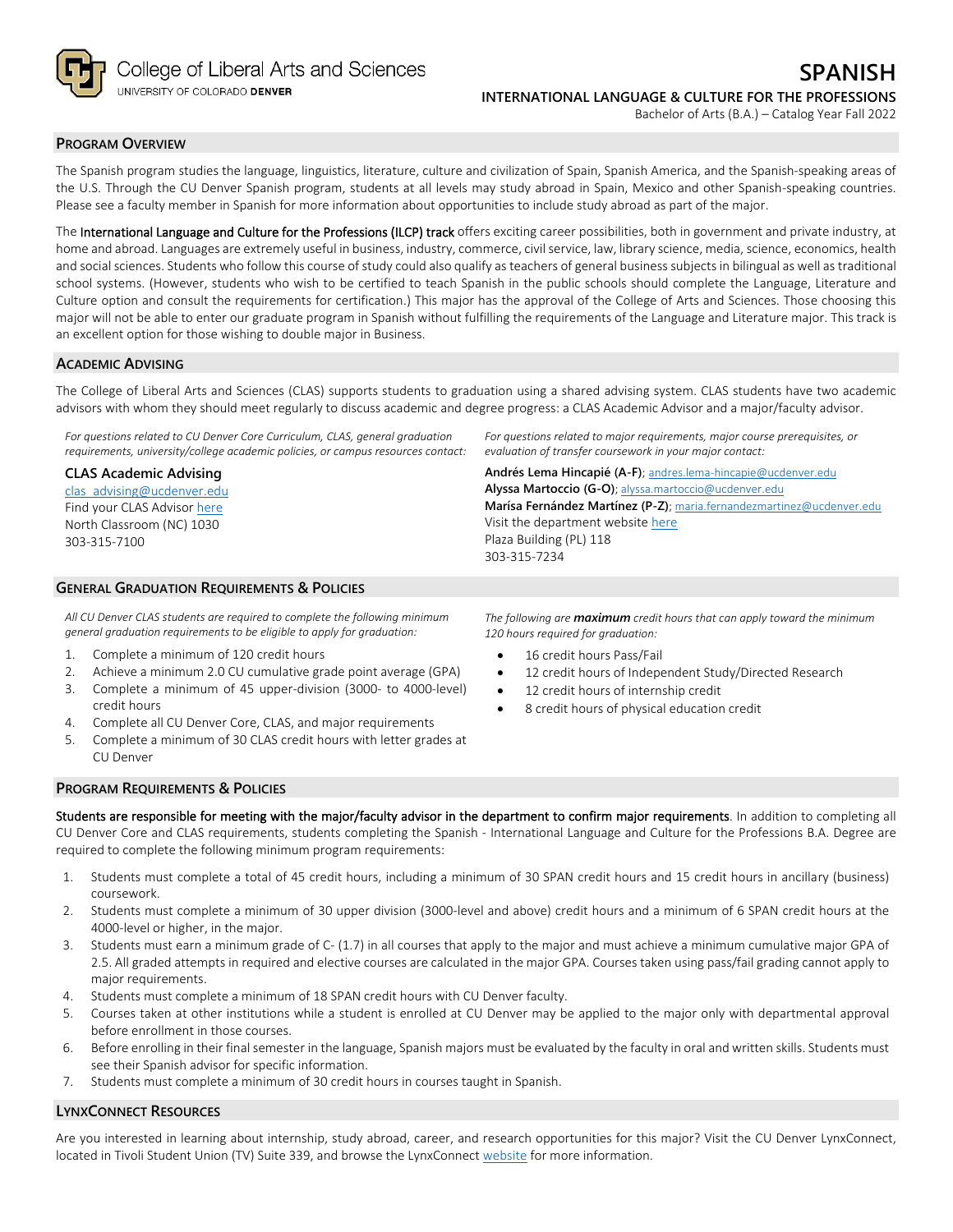

# **SPANISH INTERNATIONAL LANGUAGE & CULTURE FOR THE PROFESSIONS**

| Bachelor of Arts (B.A.) – Catalog Year Fall 2022 |  |  |  |  |
|--------------------------------------------------|--|--|--|--|
|--------------------------------------------------|--|--|--|--|

| <b>Degree Requirements</b>                                                                                                                                             | <b>Credits</b> | <b>Notes</b>                                                                                                                   |
|------------------------------------------------------------------------------------------------------------------------------------------------------------------------|----------------|--------------------------------------------------------------------------------------------------------------------------------|
| * Course prerequisites change regularly. Students are responsible for consulting advisors and the class schedule in the student portal for prerequisite information. * |                |                                                                                                                                |
| <b>CU Denver Core Curriculum Requirements</b>                                                                                                                          | $34 - 40$      | <b>CU Denver Core Curriculum Requirements</b>                                                                                  |
| <b>CLAS Graduation Requirements</b>                                                                                                                                    | $15 - 29$      | <b>CLAS Graduation Requirements</b>                                                                                            |
| <b>SPAN Major Requirements</b>                                                                                                                                         | 45             | 30 credit hours must be upper-division                                                                                         |
| <b>Prerequisite Courses</b>                                                                                                                                            |                |                                                                                                                                |
| SPAN 2120 Second Year Spanish II or SPAN2110 Second Year Spanish I                                                                                                     | 3              | *Prerequisite: C or better in SPAN 2110 or placement                                                                           |
| ECON 2012 Principles of Economics: Macroeconomics                                                                                                                      | 3              | Course can fulfill CU Denver Core Social Science                                                                               |
| ECON 2022 Principles of Economics: Microeconomics                                                                                                                      | 3              | Course can fulfill CU Denver Core Social Science                                                                               |
| MATH 1109 Stretch College Algebra II or MATH 1110 College Algebra                                                                                                      | $3 - 4$        | May also be a higher-level math course                                                                                         |
| <b>SPAN Required Courses</b>                                                                                                                                           |                |                                                                                                                                |
| SPAN 3101 Introduction to the Study of Literature                                                                                                                      | 3              | *Prerequisite: C- or higher in SPAN 2120 or 2130 or equivalent<br>proficiency recommended                                      |
| SPAN 3213 Contemporary Latin American Culture and Institutions or SPAN<br>3223 Contemporary Spanish Culture and Institutions                                           | 3              | *Prerequisite: C- or higher in SPAN 2120 or 2130 or equivalent<br>proficiency recommended (for SPAN 3213 and 3223)             |
| SPAN 3700 Spanish for International Business I                                                                                                                         | 3              | *Prerequisite: C- or higher in SPAN 2120 or equivalent proficiency<br>recommended                                              |
| SPAN 3710 Spanish for International Business II                                                                                                                        | 3              | *Prerequisite: C- or higher in SPAN 2120 or equivalent proficiency;<br>SPAN3700 recommended                                    |
| SPAN 3782 Introduction to Translation I or<br>SPAN 3792 Introduction to Translation II                                                                                 | 3              | *Prerequisite: C- or higher in SPAN 2120 or equivalent proficiency<br>recommended (for 3782); SPAN 3782 recommended (for 3792) |
| One SPAN Culture and Civilization Course                                                                                                                               | 3              | *See department for approved courses.                                                                                          |
| Two courses on Language Skills and Theory                                                                                                                              | 6              | *See department for approved courses. Check individual courses for<br>prerequisites.                                           |
| Two SPAN Elective courses at the 4000-level                                                                                                                            | 6              | *See department for approved courses. Check individual courses for<br>prerequisites.                                           |
| <b>Required Ancillary Business Courses</b>                                                                                                                             |                |                                                                                                                                |
| MGMT 1000 Introduction to Business                                                                                                                                     | $\overline{3}$ |                                                                                                                                |
| ACCT 2200 Financial Accounting and Financial Statement Analysis                                                                                                        | 3              | *Prerequisite: C- or higher in MATH 1110 or higher and sophomore<br>standing                                                   |
| MKTG 3000 Principles of Marketing                                                                                                                                      | 3              | *Prerequisite: Junior standing                                                                                                 |
| MGMT 3000 Managing Individuals and Teams                                                                                                                               | $\overline{3}$ | *Prerequisite: Junior standing                                                                                                 |
| MGMT 4400 Environments of International Business                                                                                                                       | 3              | *Prerequisite: Junior standing; C or higher in MGMT 3000                                                                       |
| <b>Estimated General Electives</b>                                                                                                                                     | $0 - 14$       | General Elective credits will vary based on Core & CLAS Requirements.<br>Consult with CLAS Advisor.                            |
| <b>Total Minimum Credit Hours:</b>                                                                                                                                     | 120            | 45 credit hours must be upper-division                                                                                         |